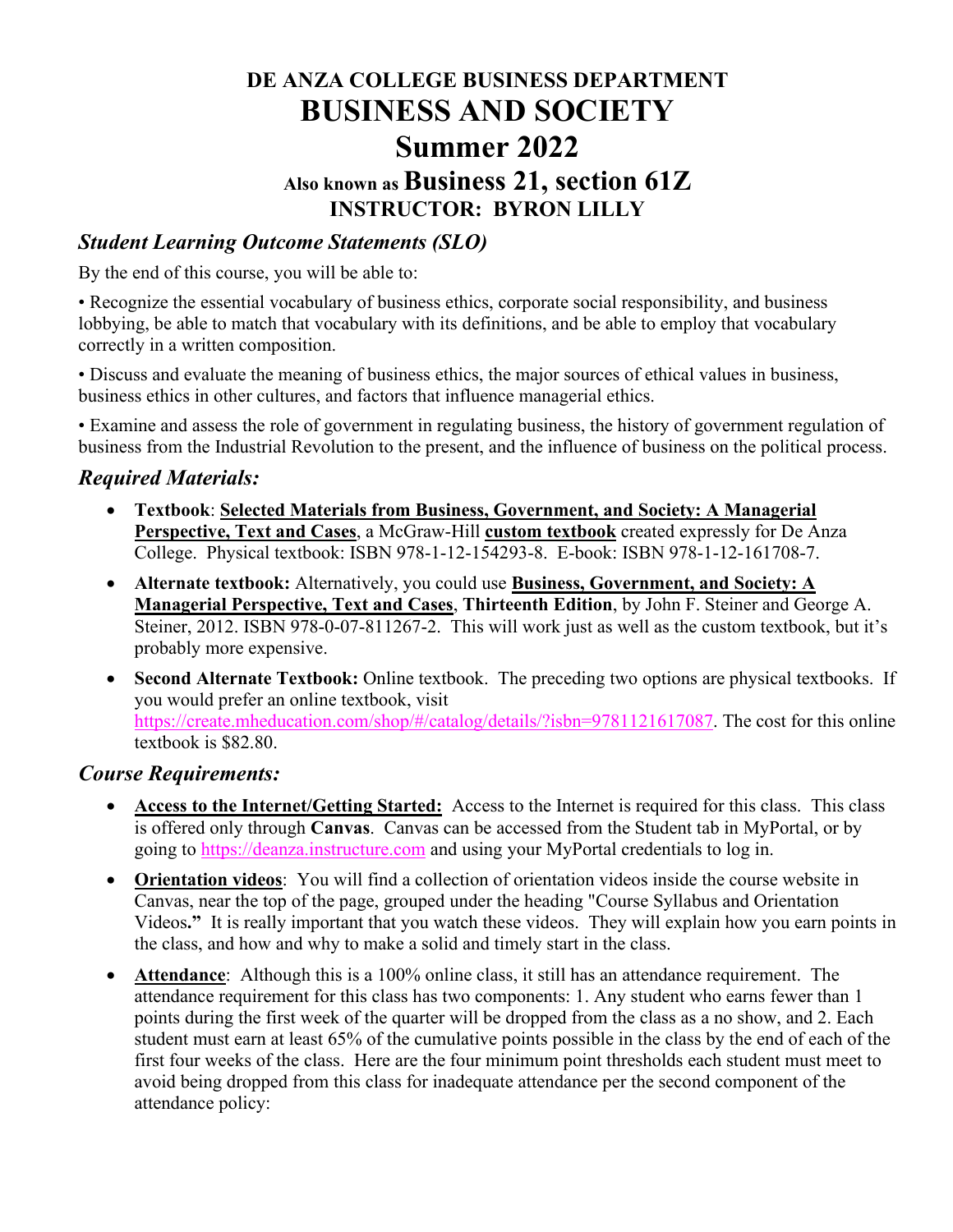| <b>Attendance</b><br><b>Checkpoint</b> | <b>Minimum</b><br>points needed to<br>avoid being<br>dropped |
|----------------------------------------|--------------------------------------------------------------|
| Sunday, July 3, 2022                   | 320                                                          |
| Sunday, July 10, 2022                  | 510                                                          |
| Sunday, July 17, 2022                  | 720                                                          |
| Sunday, July 24, 2022                  | 910                                                          |

- The **online quizzes** are where you will earn 92% of your points in this class. They are due in six batches. Each batch is due on a Sunday night at 11:55 pm. The quizzes in the first five batches may be taken up to one week late, but a lateness penalty of 4% per full or partial day will be assessed against all late quizzes. Quizzes in the first five batches not completed within one week of their due date cannot be completed at all. Quizzes and exams in the sixth batch not completed within three days of their due date cannot be completed at all. The online quizzes are open book, open note, but they are not to be taken collaboratively. Each student must complete their own online quizzes without assistance from others.
- **Final Examination:** The **online final examination** is where you will earn the remaining 8% of your points in this class. **Warning:** The final exam is due on a **Thursday night**, **not a Sunday**. Specifically, it is due at 11:55 pm **Thursday, August 4**, along with the chapter 11 quizzes. Further information can be found by reading the note "About the Final Exam" in the Final Exam assignment group at the bottom of our course website in Canvas.

#### *Grading Policy:*

Each student's course grade will be determined by the percentage of the total points possible in the class earned by that student in the current quarter:

| % of Points Earned | Letter grade  |
|--------------------|---------------|
| 99-100%            | $A+$          |
| 92-98%             | A             |
| 90-91%             | $A-$          |
| 88-89%             | $B+$          |
| 82-87%             | B             |
| 80-81%             | $B-$          |
| 78-79%             | $C+$          |
| 70-77%             | $\mathcal{C}$ |
| 67-69%             | $D+$          |
| 58-66%             | D             |
| 55-57%             | D-            |
| Below 55%          | F             |

### *A Word About How I Round Grade Percentages:*

I do not round all grades upward as some instructors do. I will round a grade of 91.5% up to 92%, so that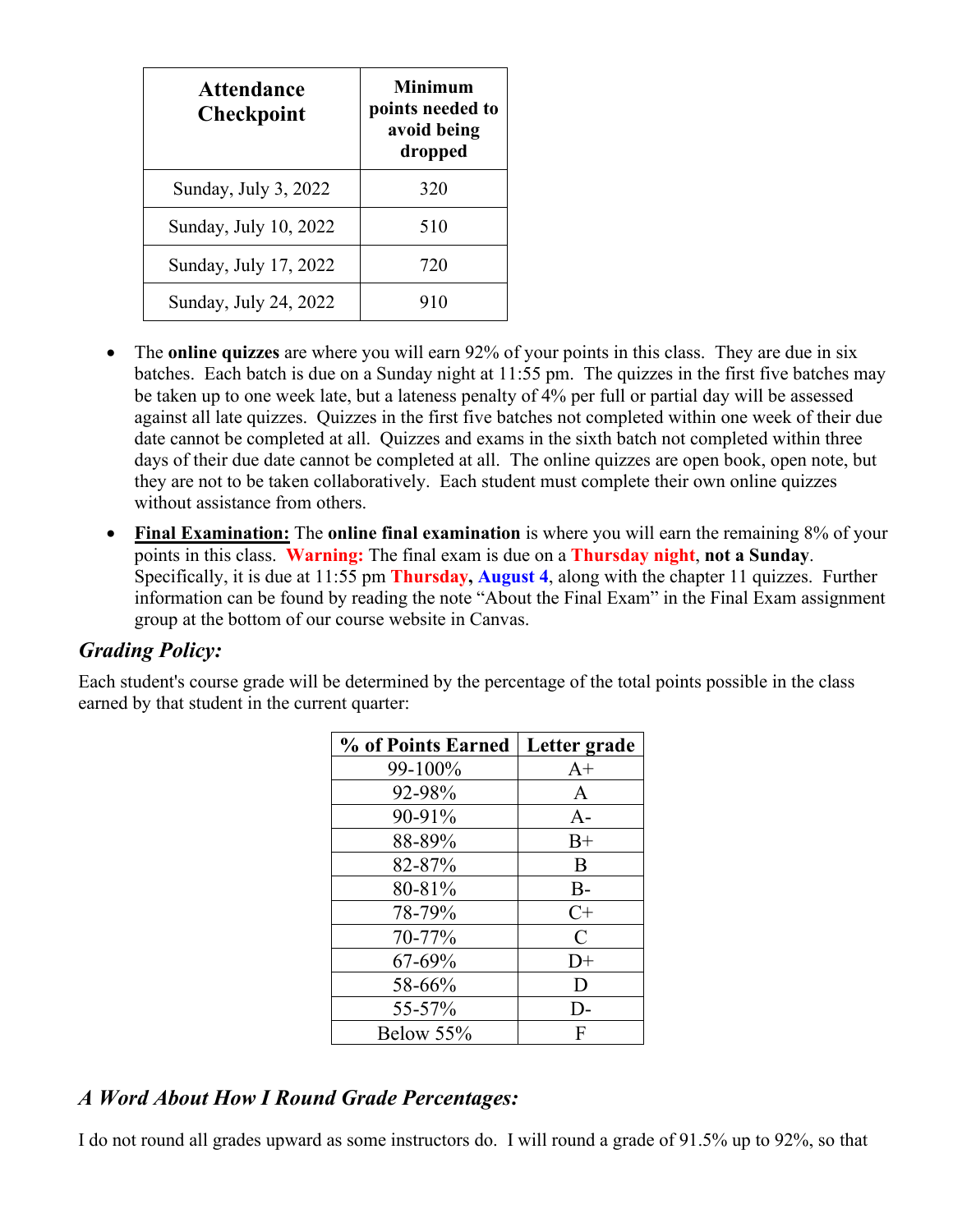would earn a letter grade of A, but I will always round a grade of 91.4999% grade down to 91%, so that would earn an A-. I use the same rule for all the other break-points listed in the above schedule.

# *A Word About the Difficulty Level of This Course:*

This course is one of only three De Anza College Business courses that is not only CSU-transferable but also U.C.-transferable. This means if you earn a passing grade in this course here, then transfer to any college in California's U.C. or CSU systems, such as U.C. Berkeley or San Jose State University, you will be treated has having passed Business and Society there for the purposes of earning any degree they offer that requires that course. In order to maintain this transferability, we must periodically satisfy schools like U.C. Berkeley and San Jose State that this course is as difficult and thorough as the course they offer under the same name. For that reason, you may find that this course is a bit more difficult than some of the other courses we offer here in the De Anza College Business department.

# *Grade Reporting:*

All grade reporting will be done inside Canvas. See the orientation video "How to Check Your Grade So Far" on the course website in Canvas for details.

## *Academic Integrity Policy:*

All online work must be performed individually. You are welcome to study or discuss the assigned chapters in the textbook or the lectures with others if you like, but students who assist others on an online *exam or quiz*, or who accept the assistance of others, have **cheated**. If I become aware that a student has cheated, that student will receive a **failing grade** on any and all assignments I have reason to believe they cheated on, **and** their **names** will be reported to the **Dean of Student Affairs** at De Anza College for possible further disciplinary action, up to and including suspension from De Anza College for a period of up to three years.

# *Optional Website:*

The authors of the textbook maintain a website that they call the "Student Online Learning Center" containing a 10 question practice quiz for each chapter in the text. While you cannot earn any points for completing these quizzes, you may find them useful in preparing you to do well on the required online quizzes and/or the final exam in this class. You will find this website at: http://highered.mcgrawhill.com/sites/0078112672/student\_view0/index.html

# *You are responsible for dropping yourself if you do not want to finish the class:*

**Late drops are not permitted**: If you meet the minimum attendance requirements listed earlier, you will not be dropped from the class by me, even if you stop attending the class. This could result in you getting an F in the class. Therefore, if you fall behind on the work (for example, you miss an entire week's worth of assignments) and do not want to finish the class, **you should drop yourself from the class in MyPortal.** The final deadline for dropping this class is **Wednesday, July 27.**

### *Important dates to remember (all dates are in 2022):*

**Tuesday, June 28 –** Recommended date by which you should read this course syllabus, watch the orientation videos available in Canvas, and begin the first assignment. **Sunday, July 3 –** The chapter 1 and 2 assignments are due by 11:55 pm on this date. **Sunday, July 10 –** The chapter 3 and 4 assignments are due by 11:55 pm on this date.

**Sunday, July 17 –** The chapter 5 and 6 assignments are due by 11:55 pm on this date.

**Sunday, July 24 –** The chapter 7 and 8 assignments are due by 11:55 pm.

**Wednesday, July 27** – Last day to drop this course (will result in a W appearing on your transcript)